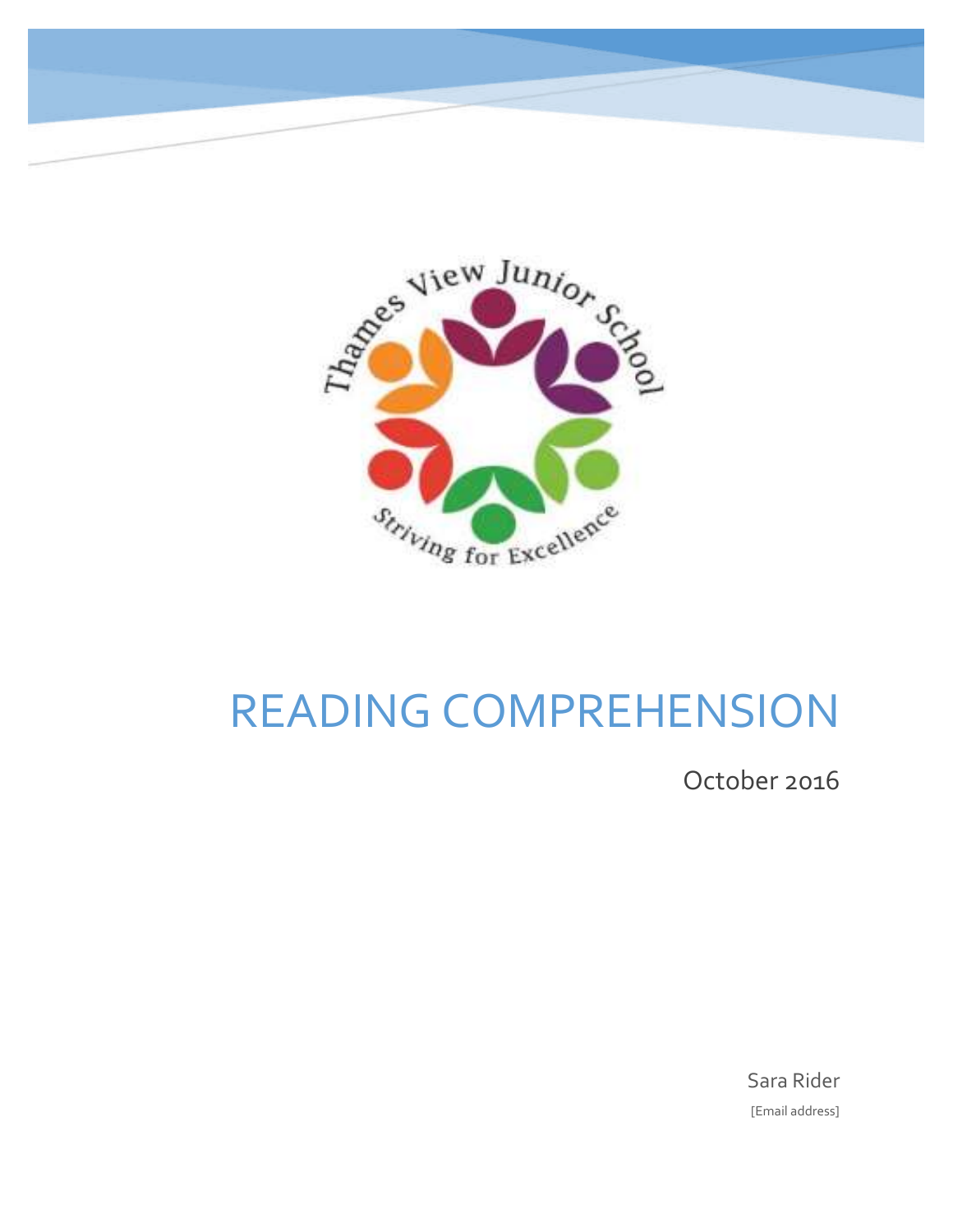### **READING COMPREHENSION**



#### EXPECTATIONS

- 1. Reading comprehension sessions will run in addition to your daily Guided Reading Sessions.
- 2. The most reasonable solution to this would be to have 4 writing sessions Monday-Thursday and plan for the RC lesson during your Friday English slot.
- 3. Reading comprehension sessions will focus around the **teaching of skills** needed to access a broad and challenging range of texts e.g. Inference, understanding words in context etc. They should not just be a test.
- 4. The questions around a text will be carefully planned and targeted by the class teacher to effectively meet the needs of the learners.
- 5. Children to have access to a photocopied text that they are able to skim and scan within 5 minutes. Children will be allowed and taught how to underline key words and phrases.
- 6. Children to have access to the mark scheme to see the expectations for scoring marks in an assessment.
- 7. The reading comprehension should wherever possible be marked by the children with the teacher. This allows children to see their own errors and should evoke high quality discussion of answers.
- 8. We will keep all texts and answer pages in a folder- similar to the purple assessment folders.
- 9. Texts should be broad in their range: Fiction, nonfiction, poetry, play scripts etc.